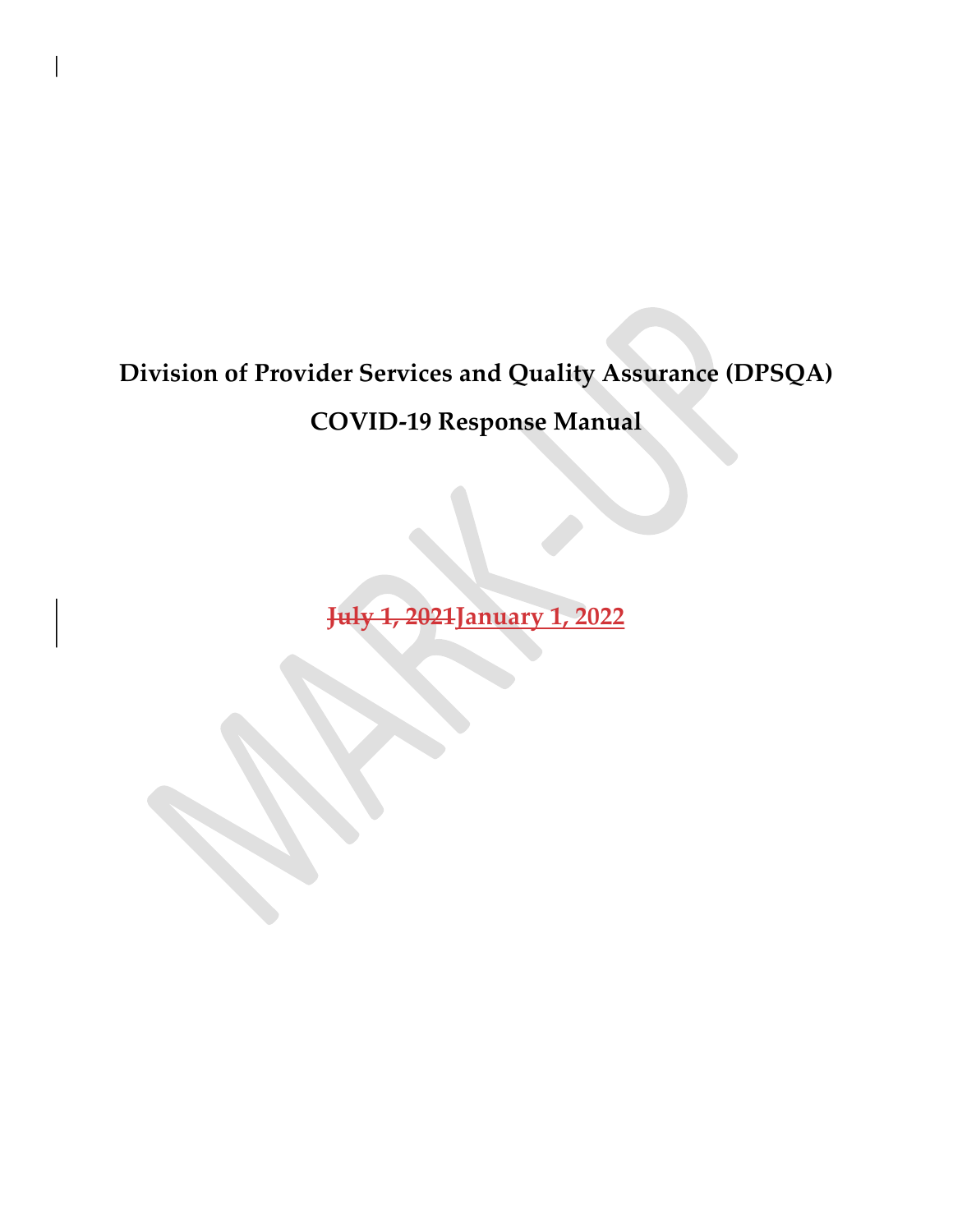### DPSQA COVID-19 Response Manual<br>DPSQA COVID-19 RESPONSE<br>CONTENTS DPSQA COVID-19 RESPONSE **CONTENTS** DPSQA COVID-19 RESPONSE<br>
DPSQA COVID-19 RESPONSE<br>
CONTENTS<br>
200.000 OVERVIEW<br>
201.000 Authority<br>
202.000 Purpose<br>
203.000 Appeals<br>
204.000 Severability QA COVID-19 Response Manual<br>
PSQA COVID-19 RESPONSE<br>
DNTENTS<br>
201.000 Authority<br>
202.000 Purpose<br>
203.000 Appeals<br>
204.000 Severability<br>
202.000 Purpose<br>
203.000 Appeals **QA COVID-19 Response Manual<br>PSQA COVID-19 RESPONSE<br>DNTENTS<br>202.000 Authority<br>202.000 Purpose<br>203.000 Appeals<br>204.000 Severability<br>Were CERTIFICATION**

| 201.000 | Authority    |
|---------|--------------|
| 202.000 | Purpose      |
| 203.000 | Appeals      |
| 204.000 | Severability |

### 270.000 PROVIDER CERTIFICATION

**QA COVID-19 Response Manual<br>PSQA COVID-19 RESPONSE<br>DNTENTS<br>201.000 Authority<br>203.000 Appeals<br>204.000 Appeals<br>204.000 Severability<br>271.000 Pre-Admission Screening for Nursing Facility Residents Potentially MI/DD** 271.000 Pre-Admission Screening for Nursing Facility Residents Potentially MI/DD<br>272.000 Therapeutic Community Direct Service Requirements **23 A COVID-19 RESPONSE<br>
272.000 OVERVIEW<br>
201.000 OVERVIEW<br>
203.000 Purpose<br>
203.000 Purpose<br>
203.000 Appeals<br>
204.000 Severability<br>
270.000 Pre-Admission Screening for Nursing Facility Residents Potentially MI/DD<br>
272.00**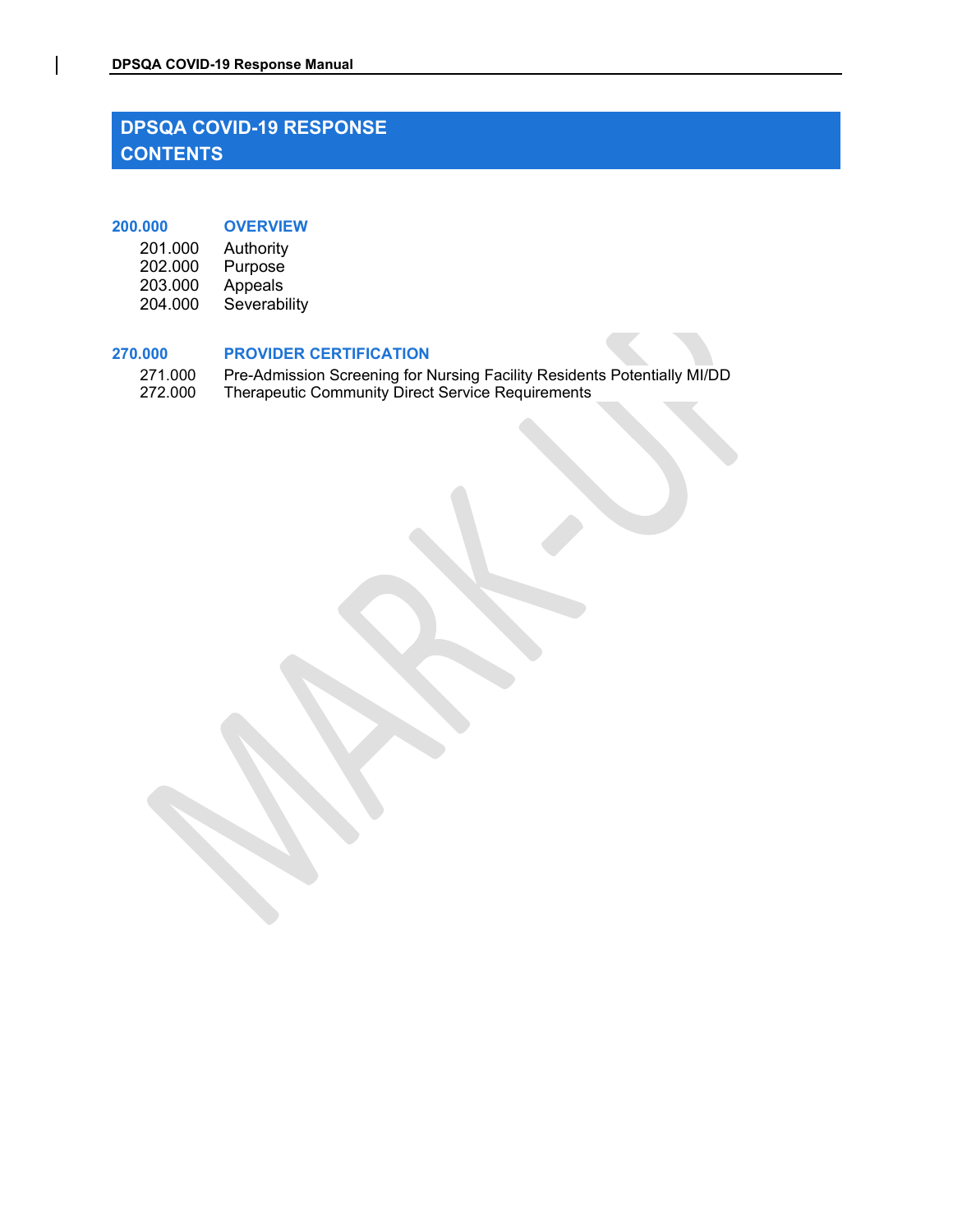# DPSQA COVID-19 Response Manual

### 201.000 Authority

200.000 OVERVIEW The following rules are duly adopted and promulgated by the Division of Provider Services and 0.000 OVERVIEW<br>
0.000 OVERVIEW<br>
1.000 Authority<br>
The following rules are duly adopted and promulgated by the Division of Provider Services and<br>
Quality Assurance (DPSQA) of the Arkansas Department of Human Services (DHS) u authority of Arkansas Code Annotated §§ 20-10-701, 20-76-201, 20-77-107, 25-10-129, and 20- 10-203., 20-38-103, and 20-38-112.

### 202.000 Purpose

In response to the COVID-19 pandemic, DHS identified programs and services that required additional flexibility or changes to adapt to ensuring the health and safety of our clients. This manual details them so that DHS may render uninterrupted assistance and services to our clients.

### 203.000 Appeals

Appeal requests for the COVID-19 response policies must adhere to the policy set forth in the Medicaid Provider Manual Section 160.000 Administrative Reconsideration and Appeals which can be accessed at <u>https://medicaid.mmis.arkansas.gov/Provider/Docs/all.aspx.</u><br>204.000 Severability

Each section of this manual is severable from all others. If any section of this manual is held to be invalid, illegal, or unenforceable, such determination shall not affect the validity of other sections in this manual and all such other sections shall remain in full force and effect. In such an event, all other sections shall be construed and enforced as if this section had not been included therein.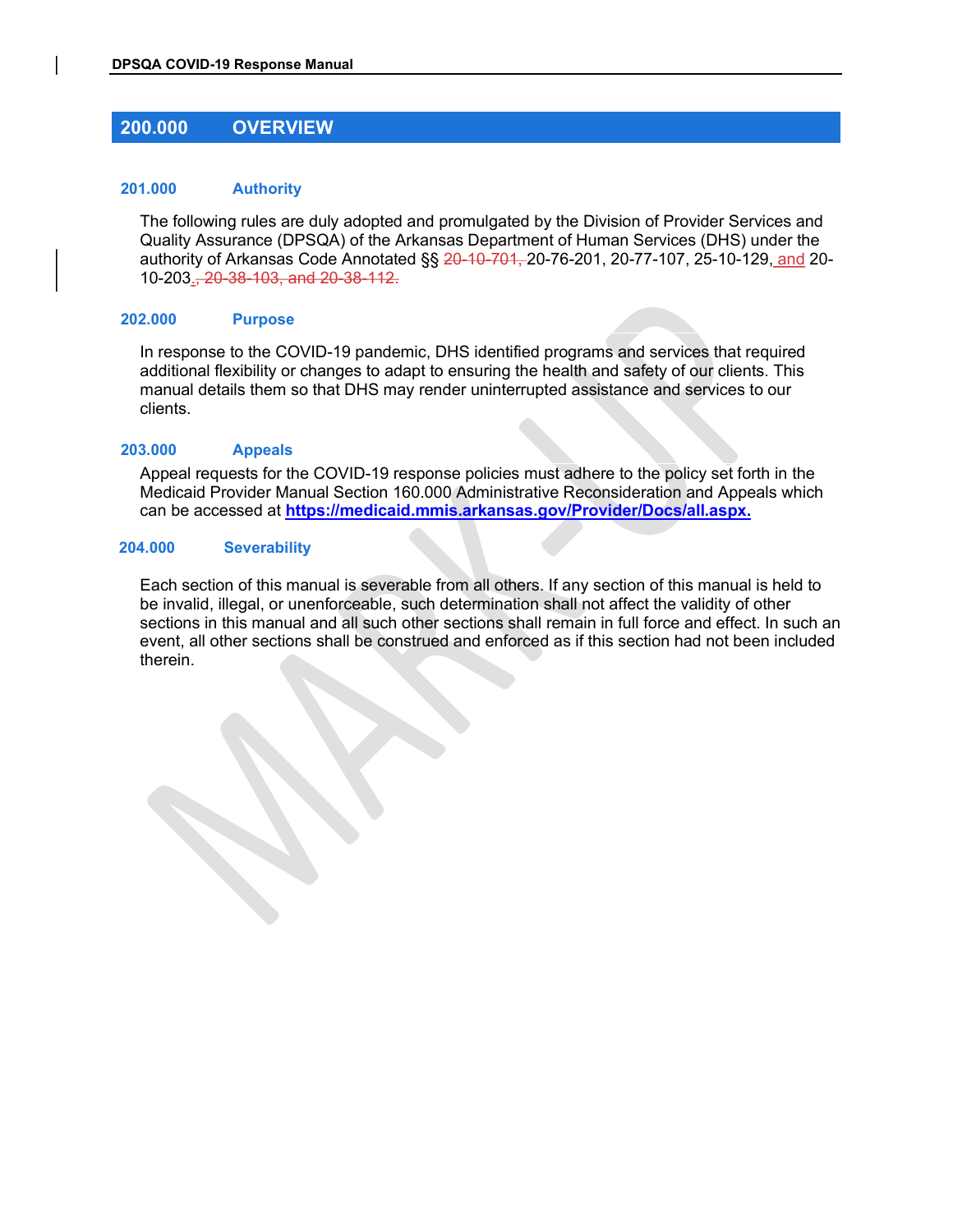# DPSQA COVID-19 Response Manual<br>270.000 PROVIDER CERTIFICATION

### 9304 COVID-19 Response Manual<br>270.000 PROVIDER CERTIFICATION<br>71.000 Pre-Admission Screening for Nursing Facility Residents Potentially<br>MI/DD 271.000 Pre-Admission Screening for Nursing Facility Residents Potentially MI/DD

42 CFR § 483.20(k) requires pre-admission screening for prospective nursing home residents to identify persons as potentially MI/DD. CMS granted an 1135 waiver for Arkansas waiving preadmission screening on April 2, 2020. CMS previously had issued a blanket waiver related to pre-admission screening on March 13th. Specifically, the approval of Federal Section 1135 Waiver requests stated:

- Section 1919(e)(7) of the Act allows Level I and Level II assessments to be waived for 30 days. All new admissions can be treated like exempted hospital discharges. After 30 days, new admissions with mental illness (MI) or intellectual disability (ID) should receive a Resident Review as soon as resources become available.
- Per 42 C.F.R. §483.106(b)(4), new preadmission Level I and Level II screens are not required for residents who are being transferred between nursing facilities (NF). If the NF is not certain whether a Level I had been conducted at the resident's evacuating facility, a Level I can be conducted by the admitting facility during the first few days of admission as part of intake and transfers with positive Level I screens would require a Resident Review.
- The 7-9-day timeframe for Level II completion is an annual average for all preadmission screens, not individual assessments, and only applies to the preadmission screens (42 C.F.R. §483.112(c)). There is not a set timeframe for when a Resident Review must be completed, but it should be conducted as resources become available.

The 1135 waiver is set to terminate "upon termination of the public health emergency, including any extensions."

These processes and procedures will be available until December 31, 2024 the termination of the federal public health emergency, including any extensions.

In response to this declaration and waiver, the Department of Human Services suspended parts of two rules of the Procedures for Determination of Medical Need for Nursing Home Services: (1) Rule I to the extent it prohibits facilities from admitting individuals with diagnoses or other indicators of mental illness or developmental disability; and, (2) Rule II to the extent it requires the state to complete a Level 2 assessment for mental illness or developmental disability within seven (7) to nine (9) workdays from the date the mental illness or developmental disability is identified by the initial screening.

By suspending these rules, nursing homes are able to admit individuals with diagnoses or other indicators of mental illness or developmental disability without first getting an assessment and approval by the Division of Provider Services and Quality Assurance, Office of Long-term Care (OLTC), clearing such individuals for placement in the facility. However, prior to admission, the facility must review the individual's information to ensure the facility can meet the individual's medical and behavioral needs.